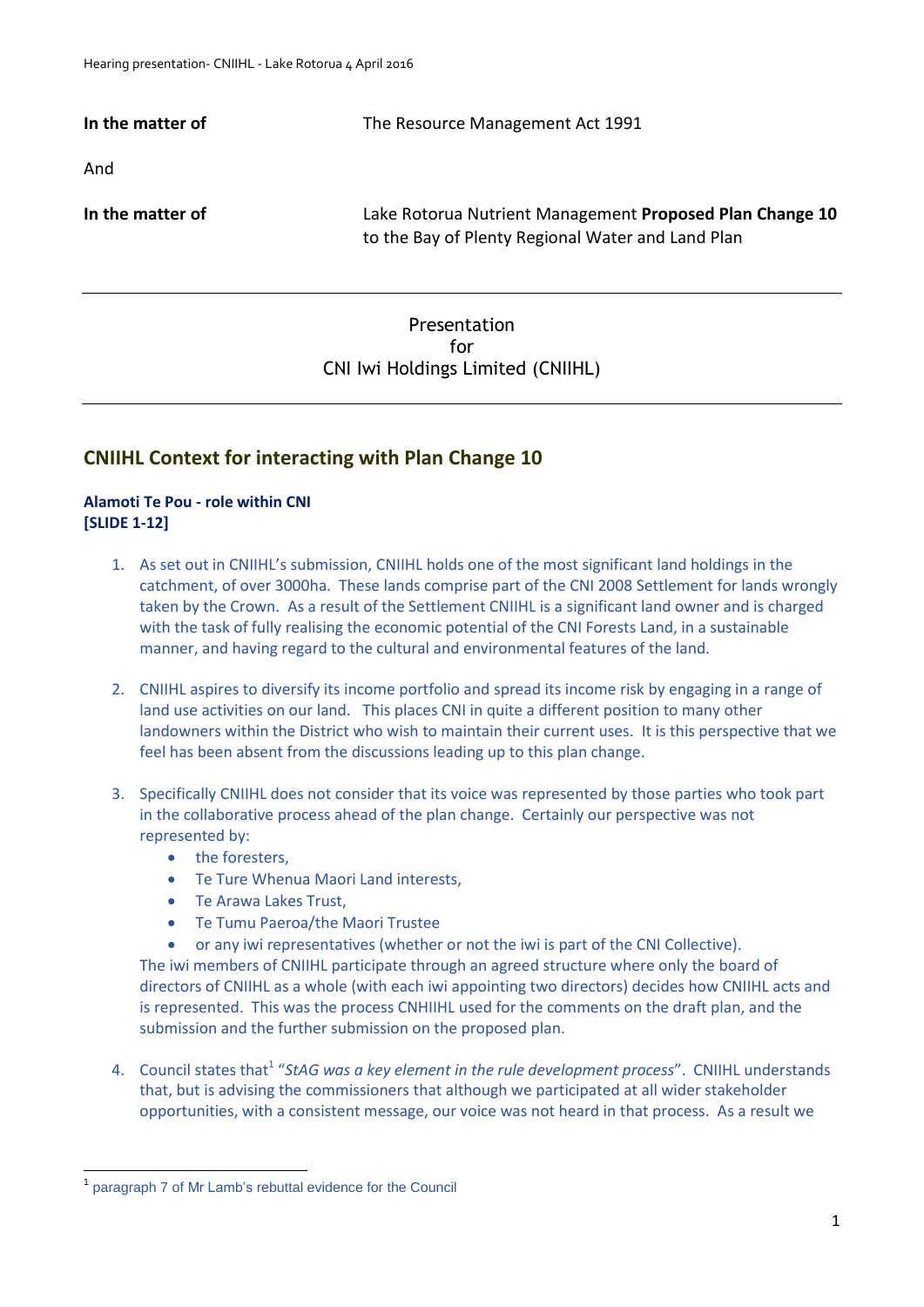are faced with trying to "turn the ship around" at a late stage in the process, something we were hoping would not be necessary.

- 5. The CNI 2008 settlement was for lands wrongly taken. When those lands were returned in 2009, they were then almost immediately subject to constraints on alternative land uses. As a result CNI is limited to uses chosen for the land during a time that the lands were not in CNIIHL control. It may sound provocative but it is our strongly held view that the constraints being placed on this land perpetuate the injustice that the 2008 settlement was intended to remedy.
- 6. The effect of the proposed Plan Change on CNIIHL is to constrain its land use solely to forestry. This reduces the value of the land, reduces lease income, and imposes a significant cost on CNIIHL. I have estimated the lost opportunity cost at \$43M.
- 7. It is our view that this proposed change provides for the social and economic well-being of one section of the community at the expense of another. Critically for us, that other sector of the community appears to have been consistently at the table when we have not. That is not equitable or fair.

## We have sought advice from Ms Robson on this matter and she has produced evidence which I understand you have read. I will now hand over to Ms Robson. **[SLIDE 13]**

- 8. My name is Bridget Robson. I have filed evidence dated 6 March on behalf of CNIIHL. My qualifications and experience are set out in paragraphs 1 and 2. As I set out in that evidence, my field of expertise is principally in policy design and development and it is in that context that I give this evidence. I apologise for any confusion created by my filing of general rather than expert evidence and hope that the explanation provided by our memorandum of 15 March clarifies the reason for that approach.
- 9. All policy creates winners and losers. One of the requirements of the RMA is that those winners and losers are well identified in the section 32 process, so that a clear-eyed assessment of the compromises can been made. CNIIHL's submission and my evidence outline a number of flaws in the policy design and development which in my opinion have led to a sub-optimal planning outcome. Very broadly these relate to the choice of policy approach, the processes used to develop PPC10, and the use of modelling to underpin that policy approach. Not all of these are well-captured in the section 32.
- 10. In my opinion Council's macro level choices for policy will not support sustainable resource use or efficient use and development of natural and physical resources. The way it relies on a particular model unsuited to this purpose will make the policy regime very difficult to implement successfully.

## **Choice of allocation as a policy regime**

11. Starting with the RPS requirement to meet a specific numeric Nitrogen goal for Lake Rotorua led Council to choose allocation as its policy methodology. Allocation and tradable permits require accurate measurement of both the initial problem, and of any changes to the size of the problem over time, because any post-allocation adjustments will be costly, either as compensation, or through undermining property rights (which such permits are).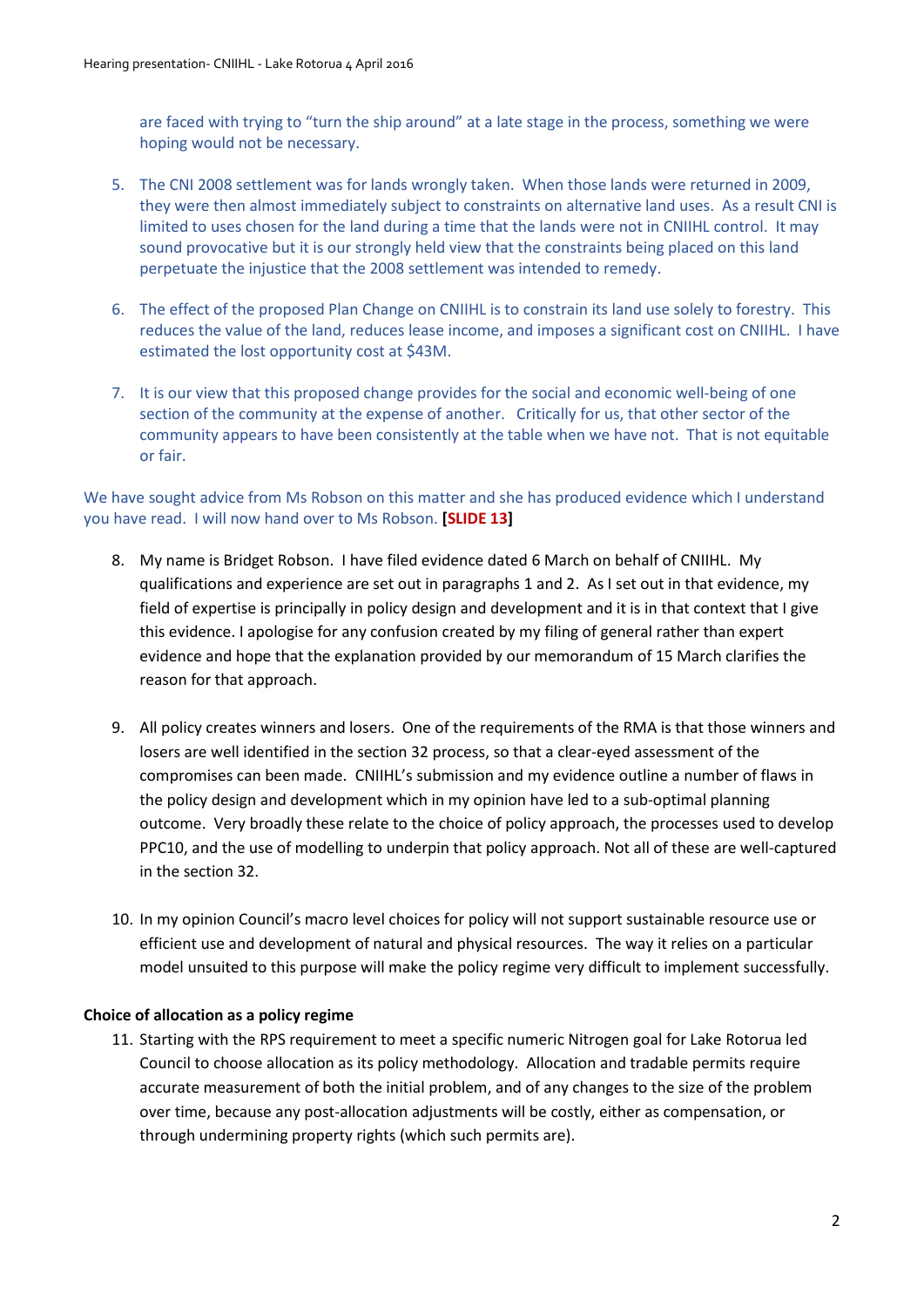- 12. To develop a working allocation regime requires firstly that the total Nitrogen contributions by party are accurately characterised, and secondly that portions of that total are accurately allocated to the various parties. If there are no means to get competent data (which I consider is the case here), then an allocation-based policy cannot be implemented, due to lack of appropriate tools.
- 13. This form of Cap-allocate-and-trade provides incentives do not support actively reduce N leaching. This is because once N becomes an asset, landowners will look for a return from it and will likely exhibit economically motivated behaviours, which may not be consistent with environmental direction sought by this PPC. Even within a sinking lid approach, land users could well "farm to their cap", leasing temporary surpluses or intensifying the farming operation to the cap, rather than reducing N leaching overall, thus not to the objective of improving water quality. In my opinion this is a fundamental flaw of the proposed plan change approach.

#### **Policy choice match to process choice**

- 14. I consider that Council's poor macro policy choice was compounded by an unsuitable process choice. Council elected to use a collaborative stakeholder process for policy and rule development. Collaborative processes require cooperation, toward a common goal. Allocation inevitably triggers competition. In my experience a collaborative process will struggle when the underlying position of group members is necessarily one of competition, even when parties are asked to "leave their hat at the door". This becomes more problematic when those within the collaborative group have widely differing resources to bring to the table, and differing views on their rights, as in this case. Here, group members were selected by Council on the basis that they had some interest in the lake. Some had millions of dollars of land value and land use at stake. Others' primary interest was a clean lake and they were agnostic about who would win or lose in any allocation process. These affect the group dynamic. Further influences on the group dynamic are that some parties had access to significant national-level resources and had previous experience of similar processes elsewhere in New Zealand. For others, the concepts were brand new. In these circumstances collaboration can quickly be heavily weighted to favour outcomes suited to those with most resources.
- 15. Although PPC10 creates a series of losers, Council needed to be alert to a risk that some groups might influence the process to minimise their loss and at the expense of public interest. In Lake Rotorua, the creation of a nutrient allocation market that provides the most significant polluters with the greatest amount of currency in that market could be seen as doing that. Public interest is that land-based businesses reduce Nitrogen externalities rather than continuing to socialise that cost, including by relying on other land owners having to cover their excess. However the StAG agreed to a rule framework developed by a subgroup, the Lake Rotorua Primary Producers Collective and their advisors, which was made up of those contributing the most pollution to the catchment.
- 16. Risk of capture is exacerbated when regulatory agencies rely heavily on information from the community being regulated. In PPC10 BOPRC relied heavily on economic and nutrient modelling sourced primarily from the dairy industry.
- 17. From my review of the process it is not clear whether the Council took any steps to identify whether or how the policy outcome might be skewed, or how that risk might be managed. No checks or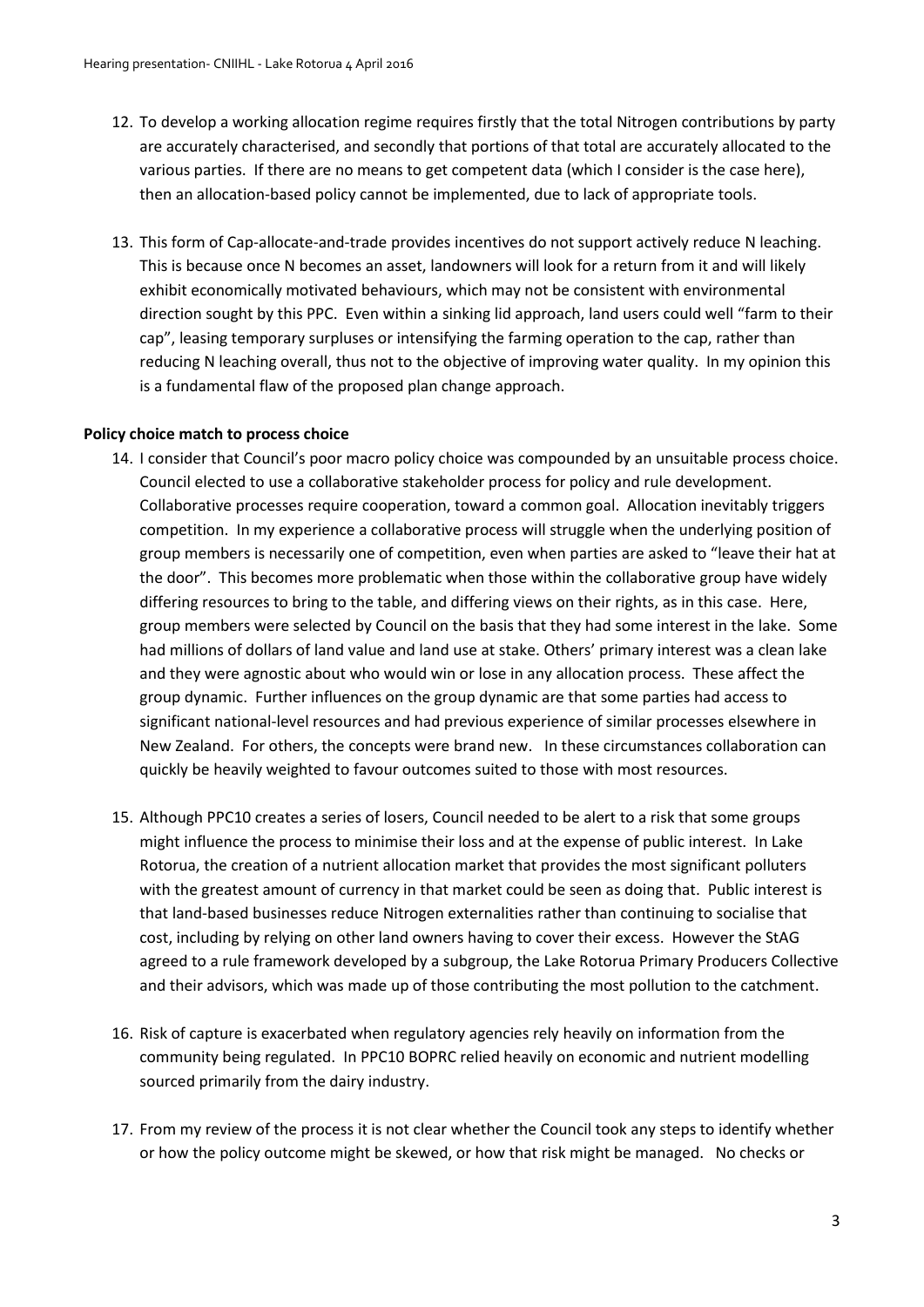balances to identify or manage such regulatory capture are apparent from my review of the evidence before you.

#### **StAG views, wider community views**

18. From my reading of information provided to you, it appears that the Council has on occasion conflated the views of the "collaborative" group with the views of the wider community: *\*PPC10 has been through an extensive process commencing from 2013 with the development of StAG. Engagement with this group identified the integrated framework and an appropriate way forward for nitrogen allocation, sector averaging, nitrogen management plans. (s42A, 4.5.1 para 39) In addition to this, numerous workshops, Hui and open days were completed, and a draft plan change was notified to the community twice to provide feedback.*

This statement does not make clear that the views of the StAG and the views of the wider community bifurcate. 75% of the wider community believed that grandparenting was unfair, inequitable and rewarded polluters, however the collaborative group (StAG) arrived at a variant on grandparenting. Thinking that the collaborative group was a suitably representative microcosm of the community is a mistake that should not have been made.

- 19. Policy developers need to assess and proactively describe how regulatory capture risks would be recognised, avoided or mitigated. And check that the resulting rule regime did not advance sector private interest at the expense of other interests. For example what was the potential for special interest capture, and what safeguards were put in place to ensure it didn't happen? There is no evidence that these risks were explicitly recognised, identified, avoided or mitigated in the StAG TOR, the section 32 or Section 42A report. If anything capture has been facilitated by allowing into the collaborative process:
	- concentrated interest groups with a significant financial stake
	- in technically complex policy areas where asymmetric information is prevalent

## **Alternatives to allocation**

20. I also note in my evidence that it does not appear that Council put meaningful consideration into assessing alternatives to allocation, such as pollution fees. It is not apparent in the s32(1)(b)(i) assessment of alternatives. Such an approach would drive pollution-reduction behaviour, has the capacity to respond to the need for adaptive management, and goes at least part way to internalising costs that have previously been socialised, thus tackling the fairness and equity issues.

## **Build on Rule 11**

 $\overline{a}$ 

21. As I set out in my evidence I consider Council made a number of decisions when formulating PPC10 which have led to a sub-optimal plan. The first was using the land use pattern of Rule 11 as the Plan Change 10 benchmark.<sup>2</sup>

<sup>2</sup> Mr Lamb acknowledges this in his rebuttal evidence (paragraph 18) where he states: *"The land value in the Lake Rotorua catchment is influenced by the presence of Rule 11. This is an existing imposition and restriction on land use and therefore this is the status quo position from which the PPC10 policy is assessed".*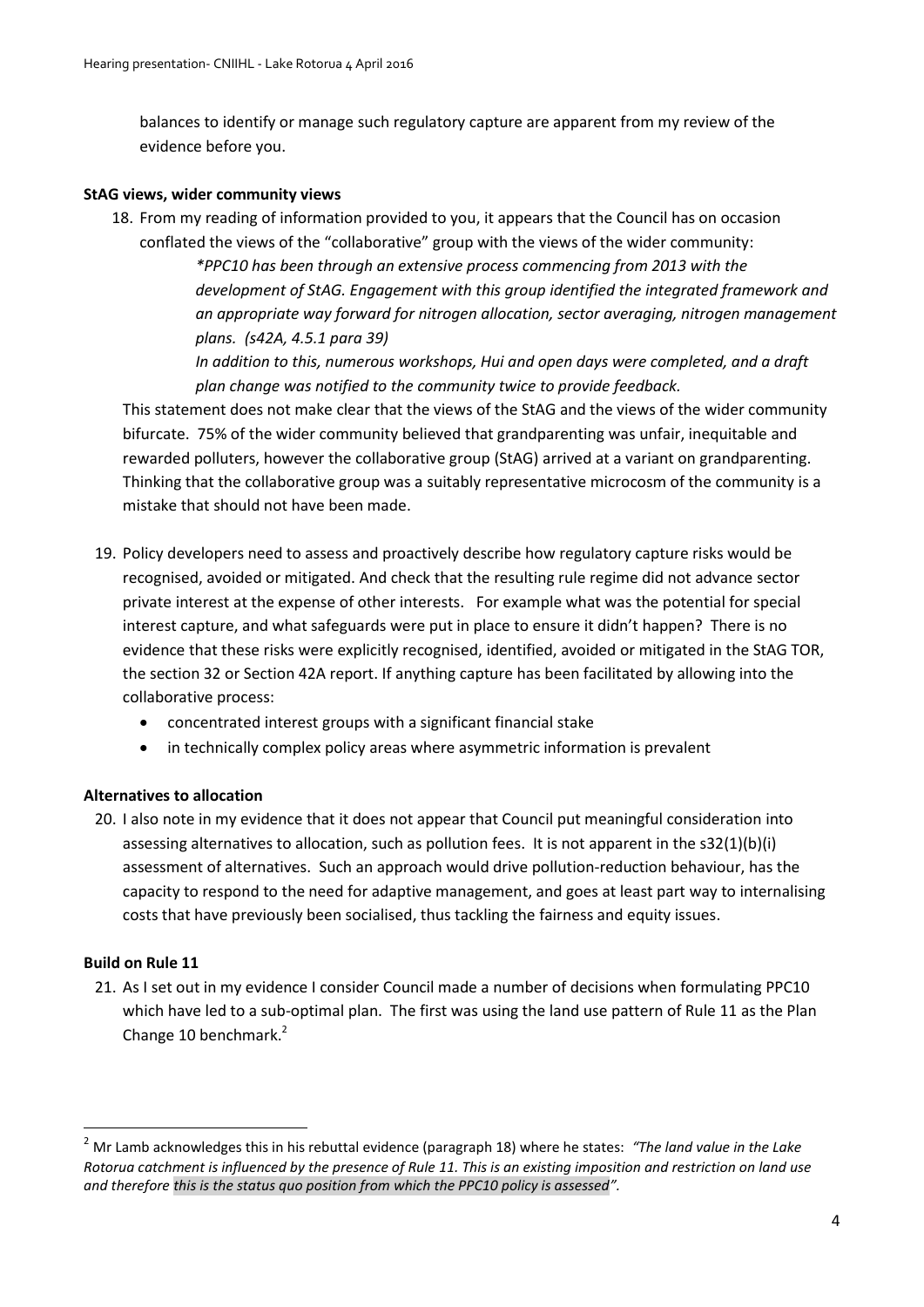- 22. The 2003 Section 32 report for Rule 11 and the 2009 Review of the same explicitly identified that Rule 11 was an interim measure, to "hold the line" on nitrogen emissions. The review report identified that the rule was flawed, inequitable, ineffective, and inappropriate in achieving behaviour change: *The known inequities created by Rule 11 need to be addressed. In particular, the aspect of Rule 11 which ties permitted land use to recent productive use rather than land use capability or best practice land management.* The replacement plan was meant to use method 41(3)(c)-(h) of the RWLP, which has no presumption of a Rule 11 start point.
- 23. The PPC10 section 32 report only assessed economic effects on the basis of land use at 2004, thus only those compromises that affect pastoral farmers were counted. It is my view that using the land use of an interim rule, as the basis for assessing a new regime which has significant additional economic effects, was not appropriate for the s32 analysis.
- 24. PPC10 builds directly on the Rule 11 grandparenting. Wealth transfer considerations of continuing down a grandparenting type approach were pointed out in the Motu report used as a source for Council's initial policy development direction<sup>3</sup>:
	- *If stringent environmental targets are chosen, allowances will be valuable and allocation rules will alter wealth significantly.*
	- *Costs are likely to affect the values of different land parcels. The constraints create economic restrictions that potentially affect different sectors or socio-economic groups differently (or disproportionately).*
	- *Free allocation of nutrient allowances is the key instrument for moving costs away from those who would otherwise bear them. Once a cap is converted into tradable allowances, those who receive them hold a valuable asset and those who need to buy them face an additional cost. Thus the questions of how allowances are initially allocated … are critical to the final distribution of net costs.*
- 25. Ms Barnes' evidence states that this allocation system *move[s] an open access resource into a private property rights system with attendant problems of determining and administering property rights.*
- 26. Despite these warnings, the wealth disparities are embedded by the proposed change. The trading system will purchase N from those who have been allocated it (c. \$400/kg). The plan rules will allow trading of N by those who have been allocated it at c. \$200/kg. The Plan thus gifts N valued at \$200 - \$400/kgN to some land at a rate of about 72.5kg/Ha. To change 100 Ha from dairying to forestry would net that farm \$1.45m now, or the ability to trade later of \$0.725m. *I accept Ms Barn's rebuttal that the difference between those who have and those who have not is \$1.45m, not the \$2.8m my EiC suggests*.
- 27. Contrast this with land presently in trees but suitable for dairy farming. The owners of this land would have to purchase nitrogen units. Leaving aside that this is a non-complying activity, and trading happens after 2022, the same type of land as the current dairy farmer has must find that \$0.725m to \$1.45m to change to that land use.

 3 Nutrient Trading in Lake Rotorua: Cost Sharing and Allowance Allocation Suzi Kerr and Kelly Lock Motu Working Paper 09-09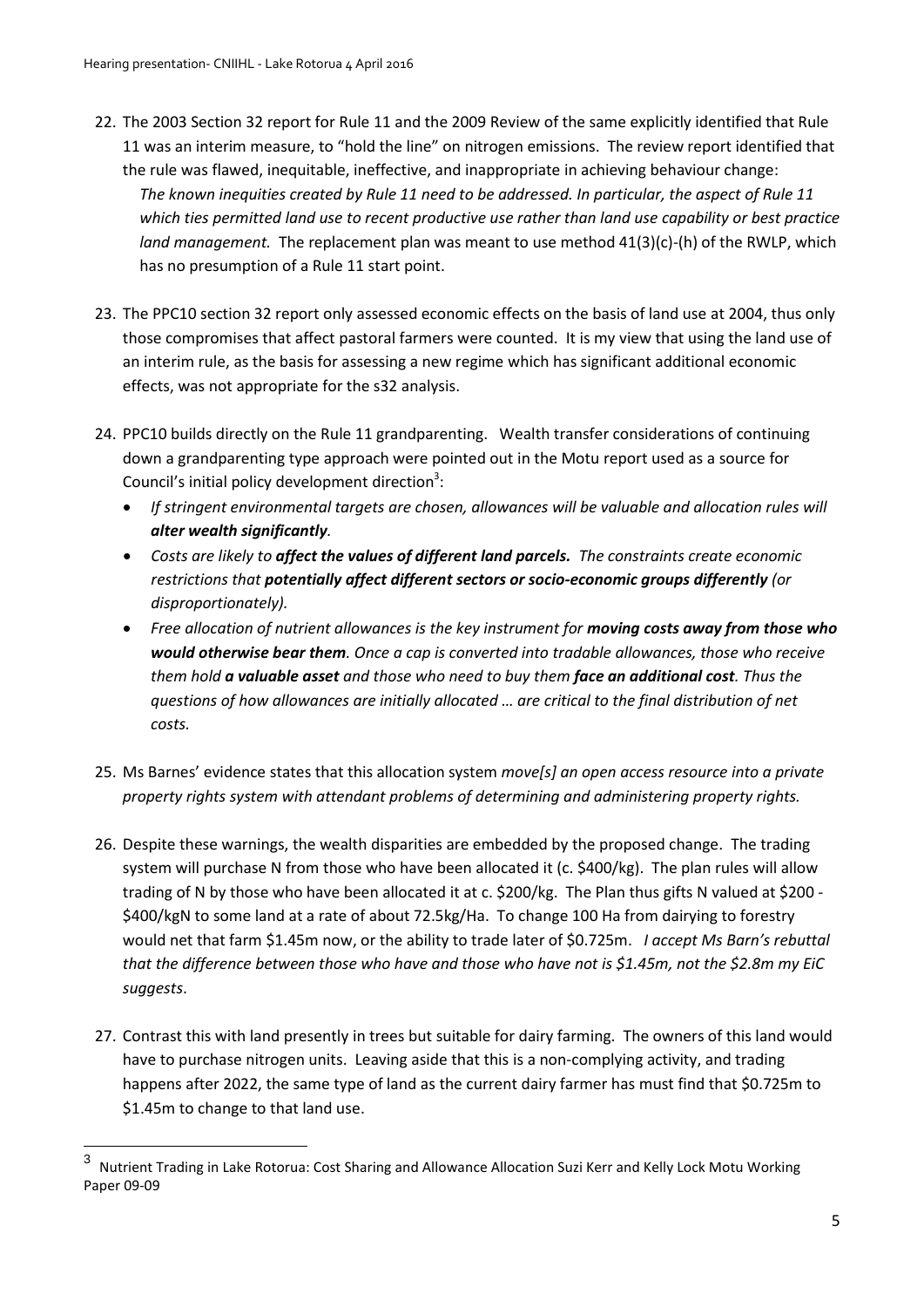- 28. Plan Change 10 removes optionality and lease bargaining capability. The owner of land with a forest crop on it does not get NDA of 62kg/Ha @\$400/kg AND their land value drops from unimproved dairy of (say) \$20K/Ha to \$3K/Ha. CNIIHL has 600Ha of such land. The owner of land with a cow crop has an asset worth \$25.6m more than the owner of land with a tree crop on it (Land value drop of \$10.2m and no NDA of \$14.9m). CNIIHL also has 1917Ha of LUC 6. This is not allocated NDA of 23kg/ha @\$400/kg which is worth= \$17.6m. A conservative estimate of opportunities forgone is therefore \$43m. Council takes no account of this in the s32 analysis.
- 29. The wealth transfer that this process sets in train is one whereby approximately 9% of land use in the catchment acquires 52% of the tradeable resource, worth millions of dollars, the apportionment strategy of which prevents other land users from exercising their ability to flexibly use their land at all.
- 30. Locking patterns of land use into those occurring now, rather than allowing a fluid response to markets is contrary to New Zealand's economic model. It attaches what are presently externalised costs as a value to some properties, purely because they are creating those externalities. It contributes to inefficient use of resources and subsidises particular land uses in particular locations. It vests very large amounts of public money to a group whose activity is recognised as a significant contribution to the nitrate problem.
- 31. Some allocation regimes, such as land use suitability, would mean that some land owners would end up with stranded assets. Council could have created a policy route to provide for movement from a high polluting regime to a low one; an "exit with dignity" strategy. But the policy regime should certainly not support the creation of further assets that will be stranded.

## **Effectiveness of Rule 11**

- 32. The PPC10 Section 32 report uses Rule 11 as its baseline. It will lock land use into its current form, for no other reason than that **is** its current form. In terms of Māori Land the section 32 contends that: *Rule 11 has restricted intensification of farming practices in the Lake Rotorua catchment through benchmarking farms based on annual average 2001-2004 nitrogen discharges and requiring that these do not increase. The effect of this has been to halt increases in the amount of nitrogen entering the lake from pastoral land.*
- 33. Part of the reason given for building on Rule 11 was that while it had succeeded in halting land use intensification, it had not been effective in achieving the RPS 435t limit, therefore further change was needed. From my review I can find no systematic or methodical compliance assessments of Rule 11, to be able to confirm that compliance with its rules occurred. Rule 11C, which required that all farms provide benchmark data to Council came into effect in December 2005. No dairy farm complied with it at that time. The full information required for dairy benchmarking was provided to Council in 2013<sup>4</sup>, by most dairy properties. In March 2017 four of the 26 dairy properties still have not provided this information. It is my understanding that some of these farms have been given a retrospectively assessed benchmark of at least 125kgN/Ha.<sup>5</sup>

**<sup>.</sup>** 4 Email A McCormack

 $<sup>5</sup>$  E.g. farm 21 table pg 104 of BOPRC compendium of 23 March - S Barns rebuttal evidence appendix 11</sup>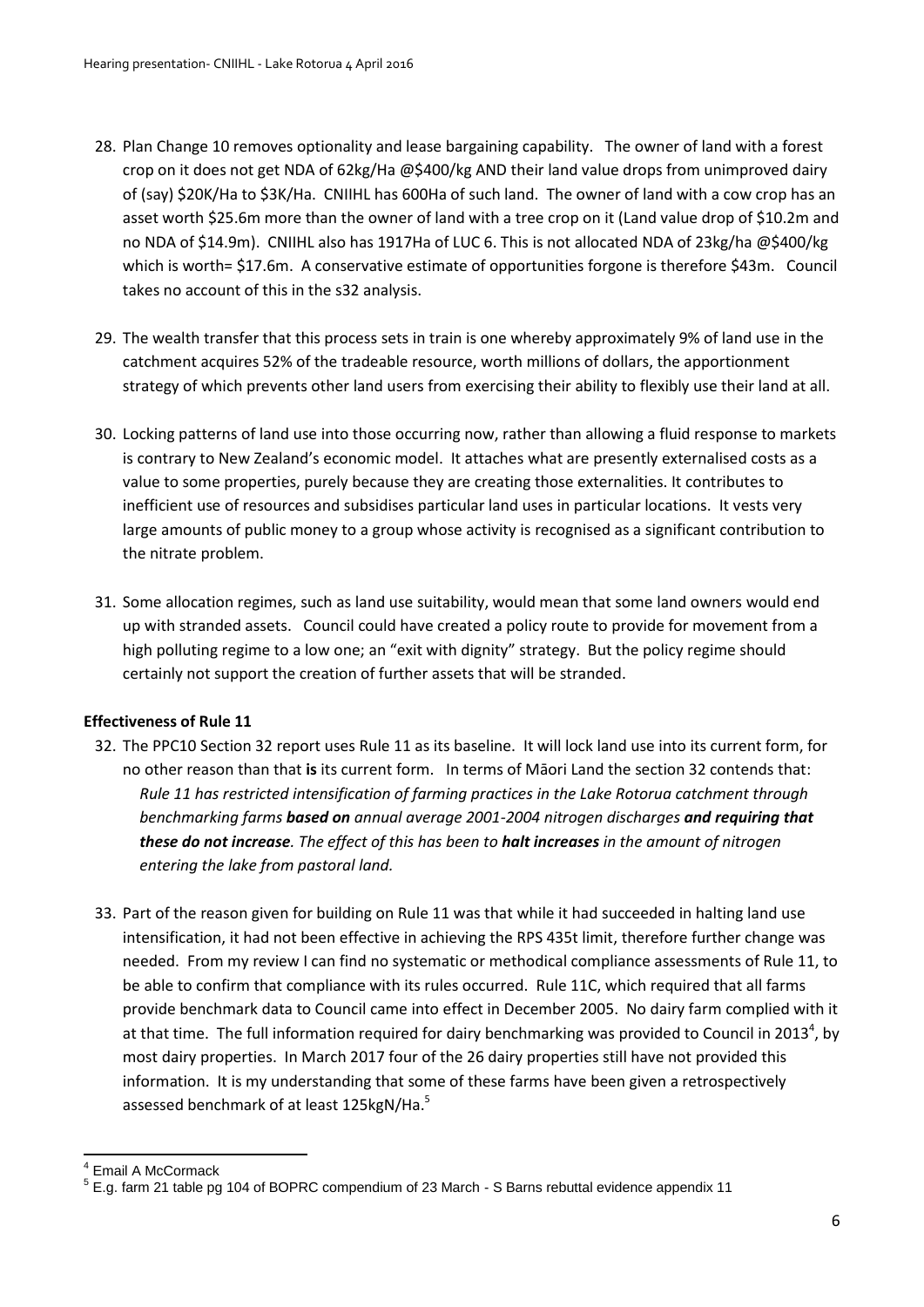- 34. It appears that a large proportion of the highest leaching farms flouted the existing rules<sup>6</sup>. Council's assertions that the previous policy was successful suggest a lack of awareness of problems with that policy and its implementation. If Council has not identified problems in implementing Rule 11, it seems unlikely that potential problems for PPC10 will be identified or addressed.
- 35. There have been increases in the extent and intensity of high-leaching activities over the last twenty years. The largest total contribution of N and the greatest intensity of contribution come from dairy farms. From 1996 to 2008 dairying increased in area **SLIDE 14.** Regarding intensification, it is difficult to see how Council can assert that Rule 11 has halted this. There was limited or no benchmarking data available to the Council from the 2001-2004 period. Nationally there has been considerable withinsector intensification in dairying, both per cow and per hectare from 2001 to 2017. Dairy NZ evidence puts this at 34%<sup>7</sup> per cow over 20 years. From 2005 to 2013 this would suggest an increase of about 20%<sup>8</sup>. Rule 11E required consent for any increase of intensification over 10%. No dairy farm has sought such consent<sup>9</sup>. There has also been an increase in cows per hectare, supported by N fertiliser and brought in feed. From my review there is no evidence that Rule 11 has halted within-sector intensification, or halted increases in the amount of nitrogen entering the lake from pastoral land. In my view it is inappropriate to use it as the status quo position.

## **2. Using a model beyond its scope of competence SLIDE 15**

- 36. Council contends that the proposed change is based on a robust science platform. As set out in my evidence I hold some significant reservations about that. As will be clear from the evidence you have already heard, the scientific analysis relies very heavily on the model Overseer for allocation purposes to accurately characterise individual property N emissions, and to establish the stocks and flows of N into the Lake, via the ROTAN model.
- 37. The Overseer model was designed for doing comparative present time assessments on a single property. Council experts (Rutherford and McCormack) have confirmed this in their evidence. It was not designed to, and nor can it, precisely or accurately model N stocks and flows in an absolute sense. **SLIDE 16** As such I believe it is not appropriate for the policy purpose to which is has been put.
- 38. I believe confidence in the model outputs as an absolute assessment of the quantity of N leached is misplaced.

#### **SLIDE 17-19**

The model owners will not allow independent parties to scrutinise its algorithms and assumptions, or to stress test them. This is contrary to good scientific practice. Any model that is used for a high stakes public policy setting must, in my view, be open to public scrutiny of its workings. That its owners will not allow such scrutiny significantly reduces the confidence that can be afforded to it.

39. The model used (Overseer) cannot generate credible assessments of nitrogen inputs to the lake on an individual property basis. Even if all properties in the catchment had their nitrogen outputs modelled, the gross contribution could only be an approximation. There is no known tool that will accurately

**<sup>.</sup>** 6 implied or stated in BOPRC McCormack and Barns evidence, on the dates that data was received by Council

<sup>7</sup> 259 kg MS per cow to 346 kg MS per cow, Mueller evidence

 $8$  Straight-lining the 39% increase over 20 years that Dairy NZ explained has occurred.

<sup>&</sup>lt;sup>9</sup> Email A McCormack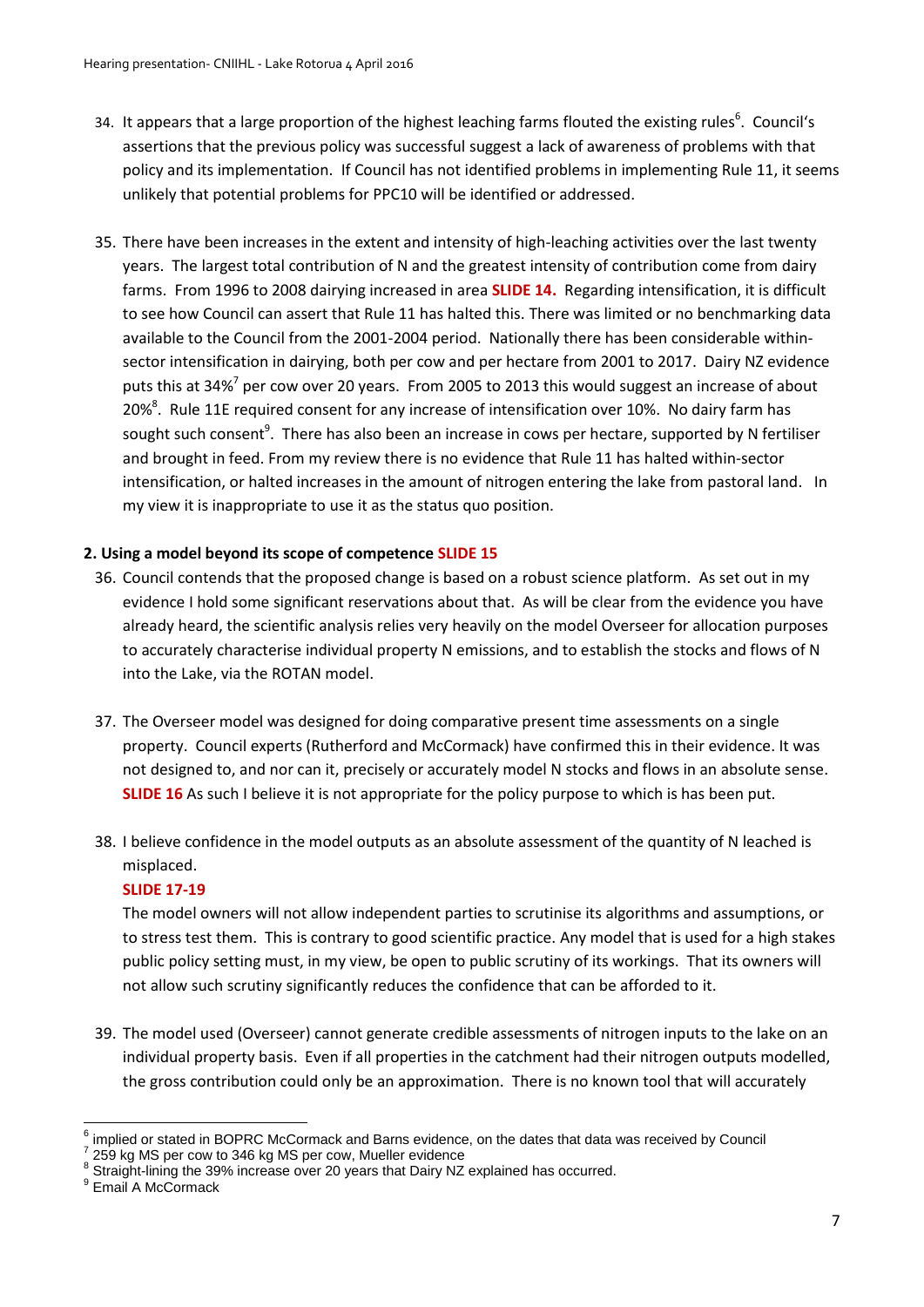characterise per-property nitrogen pollution contributions to the lake. As such there is no realistic platform on which to properly found an allocation regime.

- 40. In my assessment, to create a regime that tells landowners that it is acceptable to manage their land, such that a certain level of nitrogen is leached from it, and they can trade the nitrogen they do not need, when there is a huge but unknown error factor is inappropriate. The entire total and/or the proportions of that total are likely to change as a result of better information. That would mean that the total pool to allocate and the proportions allocated to each landholder would need to change. This requires that the response must be able to adapt to the needs for pollution reduction. Adaptive management and allocation are not compatible. It is simply not possible to know whether the cap is accurate and thus the quantum allocated per farmer is correct, or how much it will cost to get there. One option to mitigate risks associated with a change in a cap would be to reserve some allocative capacity for vintage or unaccounted N. But this is not a feature of the plan.
- 41. Council's response to the concerns about accuracy is to suggest an adaptive management approach is used to correct errors. This seems to be at odds with the basic thrust of the plan change. The rationale for selecting a cap, allocate and trade approach is because Council requires certainty about limit and contribution to that limit. If that certainty cannot be achieved, then it is my view that the benefits of the approach are overtaken by its negative features, namely the counterproductive behaviour it drives, of "Strategic behaviour" that preserves individual or sectors' position, especially regarding trading.
- 42. Council do not seem to have assessed the aggregate effect of the risks of: imperfect and imprecise information; sticky markets; significant wealth transfer; or gaming, against the efficient or effective functioning of an allocation system which has the purpose of reducing N inputs to support a sustainable TLI of 4.2 for Lake Rotorua. If they had, I expect that this would have shown allocation was so seriously flawed it would have to be regarded as a non-viable policy regime.

## **4. Ignoring a relevant Treaty settlement**

43. The Rule 11 Review highlighted RMA s8 as an outstanding issue:

*Rule 11 constrains multiply-owned Māori ancestral land to the extent that it prevents reasonable use and development of land. Rule 11 does not 'credit' landowners of Māori Land for the extent to which a property has minimised the amount of nitrogen discharged. There is a question as to whether the rule framework properly … applies the principles of the Treaty of Waitangi as required by sections 6 and 8 of the RMA.* 

44. The section 42A on section 8 only covers the Te Arawa Lakes Settlement 2006, not the CNI Forests Iwi Collective Deeds of Settlement Act 2008. Council's analysis of the effects of the rules on underdeveloped land say this about adverse effects on CNIIHL:

*Staff are unaware of the Crown's settlement negotiation basis in reaching the particular settlement agreement it did on the Central North Island forests. It is assumed due diligence processes would have identified any restrictions on land use that would influence value.*

45. Two things. Firstly, this does not acknowledge that a negotiator in 2008 would see that Rule 11 was interim and that a full stakeholder process (Method 41) would be used to develop a replacement. Thus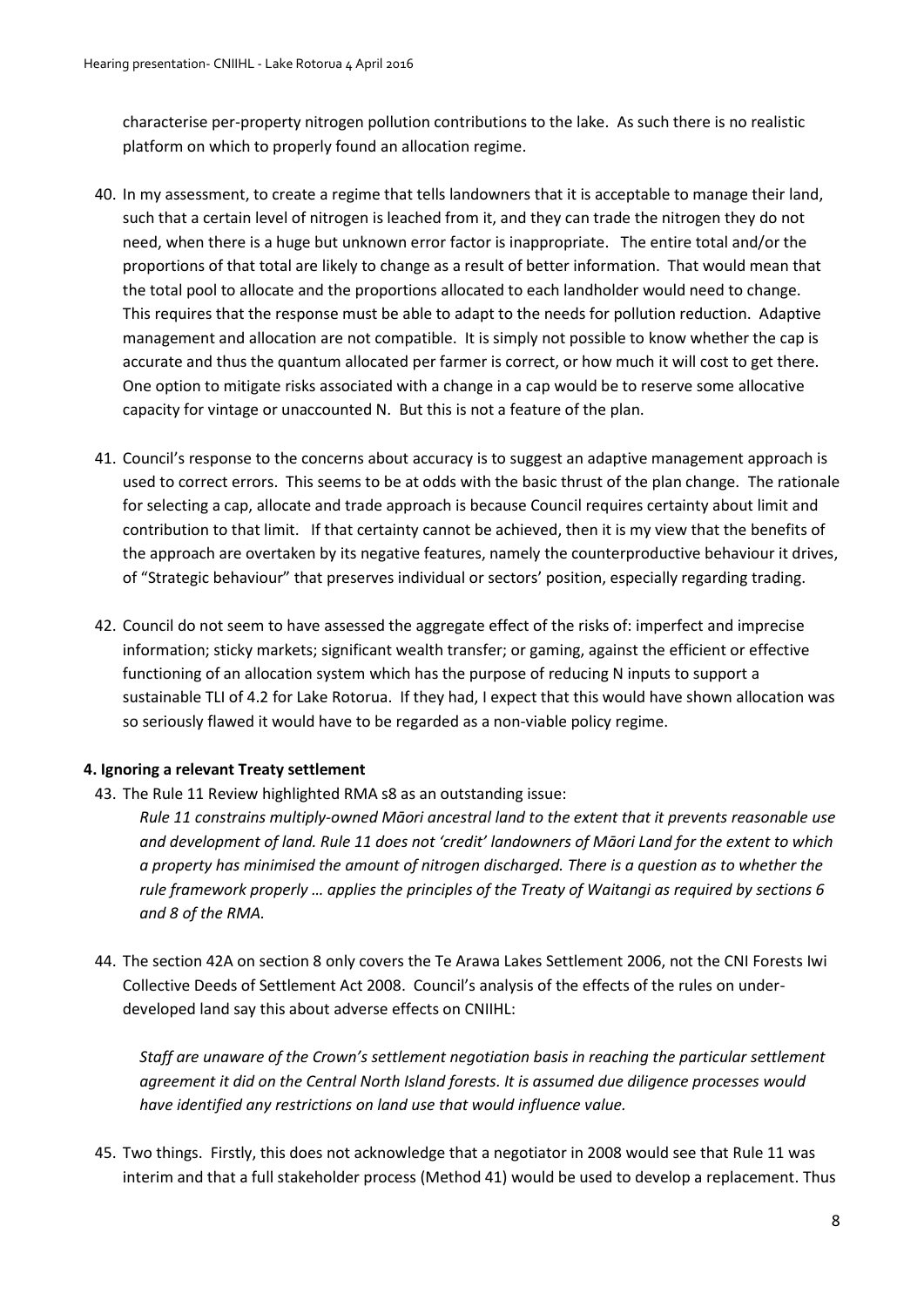it is not clear why a settlement due diligence process would have concluded that restrictions on land would be permanent. Secondly, Council appear throughout this process to have considered CNI land as forestry, and CNIIHL as a forester. I understand that CNIIHL has advised on a number of occasions that they own the land, not the trees<sup>10</sup> and in that sense, they are a landlord and those with the tree crop are lessees. In the interpretation of the CNI Forest Land Collective Settlement Act 2008 it clearly states *CNI forest land…(b) to avoid doubt, does not include (i) any trees on that land;*… Rebuttal evidence from Mr Kingi para 43-45 appears to misunderstand CNIIHL's contention is this regard. Mr Maunder, representing foresters is minuted at the first meeting of StAG advising that foresters are crop owners not landowners, and that it would be appropriate to talk to the land owners, for whom this PPC had greater impact, rather than the foresters. Foresters and landowners interests in this plan change do not entirely coincide, which Mr Maunder tried to make clear. Council's rebuttal to my evidence advises that Council was fully aware that foresters and land owners with forest crop on their land are different. However rebuttal on consultation Appendix 1 of Council's compendium of 23 March does not accord with that contention:

> "*… comments have been received relating to low levels of engagement with Māori (both at an Iwi or Hapu level and with Māori Trusts) and with the forestry sector (in particular CNI, also representative of Māori trusts and/or Iwi).*

## **5. Ignoring best and highest use for land**

- 46. The plan change does not analyse the most efficient use of land, or consider the long-term benefits of land use flexibility. This is due to its starting point of Rule 11 land use, its early-chosen intent to use allocation, and the nature of the economic modelling used. The plan change's heavy reliance on the Overseer model does not identify a need for interoperability with other models for non-pastoral land uses. It provides no pathway for changing land uses. Particularly it provides no route for changing between non-pastoral uses. Thus, instead of providing for efficient use of land resources, it will result in enduring rights for those who are presently emitting the most nitrogen. This will create perverse outcomes compared to the objective of reducing N pollution.
- 47. The effect of the PPC is that all underutilised land in the Lake Rotorua catchment will be locked into a land use that is not at its highest and best use. This includes 5000Ha of Maori land, and 2500Ha of CNIIHL settlement land. The current land users, whose use has contributed to the water quality issues, are using their land at (or beyond) its optimum land use. Landowners, particularly Maori land owners that have not contributed to the water quality issues in the same way are being locked into a future of suboptimal land use.
- 48. This PPC disproportionately affects Maori landowners, including CNIIHL. In the S42A report para 76, section 5.3.7 Council states:

"*It is not considered to be equitable to ask them [current land users] to then further reduce that reduced level in order to provide development opportunities for other land uses that do not currently exist under the operative plan***.',** 

It appears that no comparable check was done for land owners of underutilised Maori land, to see whether their permanent loss of optionality was an equitable outcome. No such assessment was done in any of the STAG process, the s32 report or before PPC10 had been notified. It was not a feature of

**<sup>.</sup>**  $10$  (in submission on the draft and proposed plans)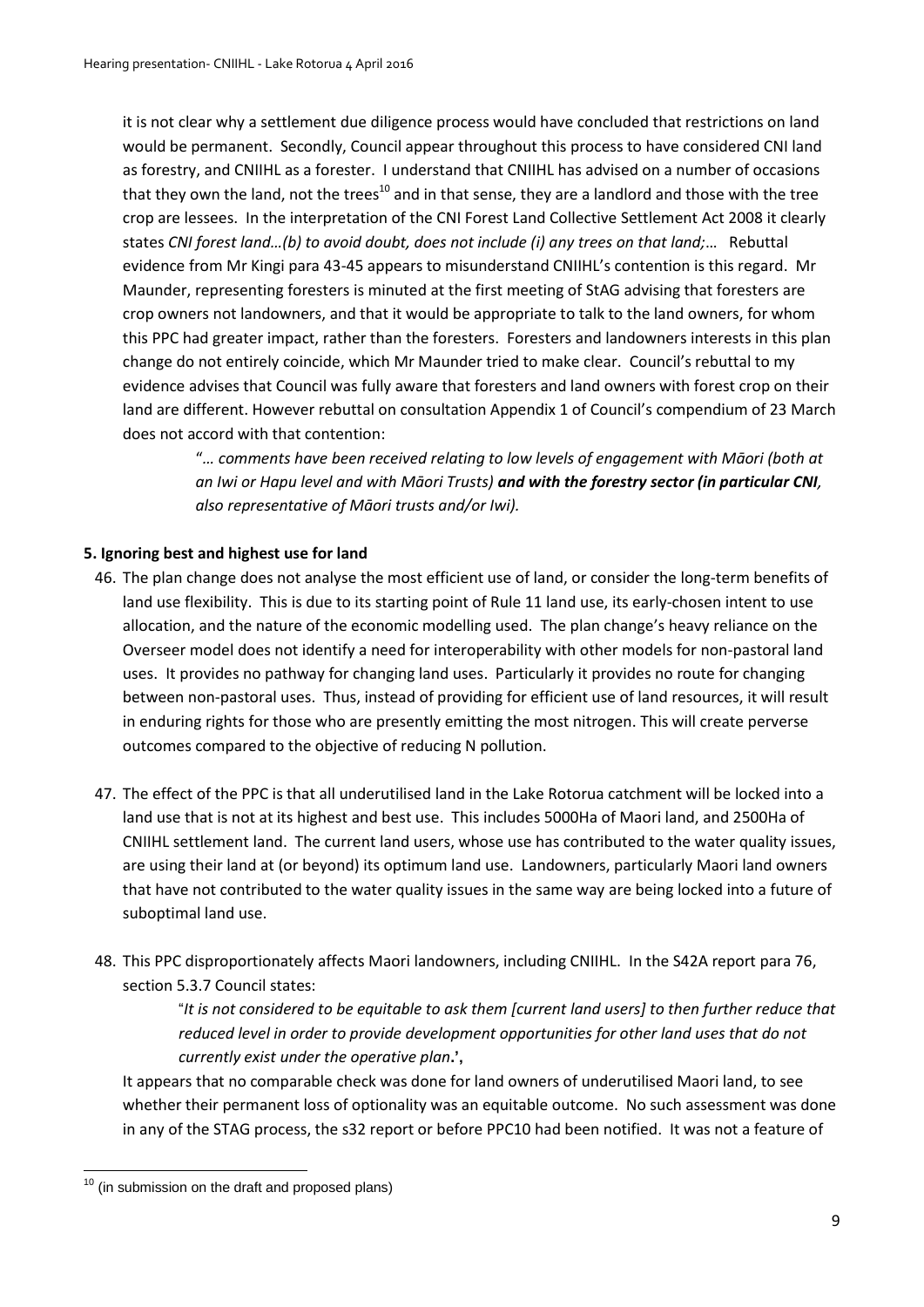the 2015 Report on Economic Impacts of Rotorua Nitrogen Reduction. In May 2016 funded a report on underutilised Te Ture Whenua Maori Land in association with Te Tumu Paeroa. This report identified that the effect on profitability from land use change if assessed prior to rule 11 would be an average net decrease of \$36/Ha (\$180,600/annum). Or if rule 11 grandparenting is taken as the baseline \$12/Ha (\$60,000). This 2016 report did not consider the effects on settlement land.

## **6. Using additional criteria to choose policy**

- 49. In formulating the proposals for PPC10, Council was required to work to certain higher order regulatory and policy instruments, namely the NPS-FM, and the RPS. Council compromised the policy choice process by adding four extra criteria to those of RPS Policy WL 5B, and giving them the same weight. These extra criteria had no formal status and should have carried no weight. Instead, they appear to have contributed significantly to the policy chosen, in section 10.2.1 of the s32. The policy direction chosen is seriously at odds with what most stakeholders sought in their feedback to Council:
	- *1. Those with high nitrogen losses tended to support grandparenting and/or sector ranges based on historic land use* [9% land]
	- *2. Those with low nitrogen loss tended to support equal averaging or land use capability (natural capital) and believe that sector-averaging allocation rewards the polluters*
	- *3. Pre-2001 mitigation, such as retiring land, needs to be recognised*
	- *4. Concern about the impact of the rules on ability to develop Māori Land*
	- *5. Unduly onerous nitrogen constraint on undeveloped land*

Council's response to this wider community feedback was:

- *1. Completion of an NDA economic analysis report August 2015.* Elucidates the costs to those receiving the greatest allocation, but does not identify the income forgone by those without allocation.
- 2. *Selection of preferred approach:* That preferred by 9% of the catchment landowners.
- 3. *Staff working with Te Tumu Paeroa and Te Arawa to increase understanding of the issues for undeveloped Māori land.* This not assess the effect on CNI.

## **Conclusion Slide 20 - 21**

- 50. It is my assessment that the proposed plan change is fundamentally flawed. In my view Council has chosen an allocation approach without the necessary means to implement that approach, because it relies on a model not fit for that purpose. It also perpetuated a flawed system by starting from the Rule 11 regime, which was intended to be interim only - because of its many well described flaws.
- 51. The collaborative process Council used to arrive at an allocation regime is heavily suggestive of governance capture, the allocation tools are inadequate for the task being asked of them, and the plan change will likely lead to unintended and perverse consequences as a result of the wealth transfer incentives created by the regime.
- 52. The fundamental approach to allocation set out in the policies and rules for PPC10 (which is based on averaged sector contributions) should in my view be replaced with one that uses polluter pays principles and practices. Should Council persevere with an allocation regime, CNIIHL believes the only fair way to do so is to base it on land use suitability. Any such regime must also zero-base, rather than start from a Rule 11 premise.